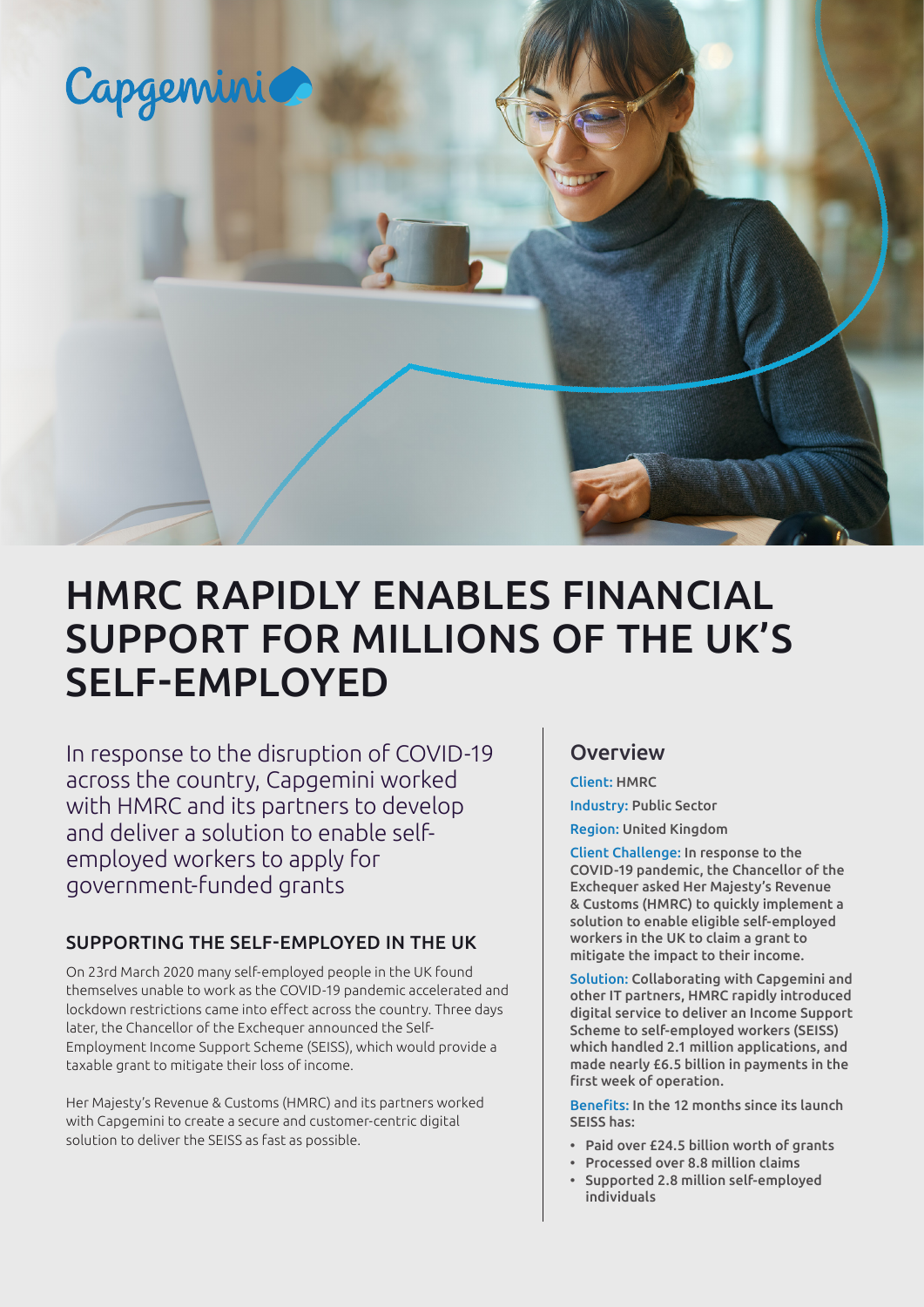

#### ONE MISSION. ONE TEAM

Responding to the critical need to deliver a nationally important scheme as quickly and as safely as possible, HMRC immediately established a "One Team" ethos and invited Capgemini to take on key architecture and delivery roles in the program. Working jointly with the HMRC policy team and special advisors from Her Majesty's Treasury, the goal was to design an end-to-end solution that met the government's policy and was deliverable, secure, and operable.

A single SEISS program team with representation across all areas of the business, policy, and IT was charged by HMRC's COVID-19 Response program with delivering a secure, fair, reliable, and customer-centric service. This team established three key design principles to guide the development of the program and service: apply ruthless simplicity at all times, re-use platforms and services where possible, and decouple the service to ensure minimal dependencies and constraints. The team followed an iterative lifecycle that included thorough user research, user testing, and a controlled private beta to deliver a service that would keep as many users as possible in the digital channel and avoid shifting additional load onto HMRC's already busy contact teams.

With everyone working remotely due to restrictions enforced by COVID-19, the team utilized daily program boards, virtual meetings, and digital collaboration tools to ensure that critical decisions were made with universal support. This ensured best practice project management and Agile principles were applied throughout. In this way, key stakeholders were brought together on a regular basis, in spite of the unique circumstances, to walk through the next iteration of the solution and see the service developing during Show and Tell sessions.

#### DEVELOPING A CRITICAL SERVICE AT PACE

Delivering a solution of this scale would ordinarily take many months, but this service had to be delivered within six weeks. The joint team had captured the first complete, end-to-end solution design within 24 hours and in the coming days it was rapidly iterated. The solution design provided the foundation around which all teams could coalesce, focus, and further develop their components and processes, confident in the fact there was end-to-end coherence.

The unified team built a new SEISS system of record and the

associated customer and colleague digital services, and deployed them onto a hybrid cloud to ensure the high volume of transactions could be processed on day one. New business dashboards and interfaces were also established to support the work of the department's transaction monitoring, compliance, and risking teams. To create a truly collaborative environment, all areas of expertise were brought together on a daily basis, using DevSecOps methods and releasing features multiple times a day.

Robotic Process Automation and PowerApps were used to automate and support the activities of HMRC's operational staff, who were all working remotely. In addition, a virtual assistant was deployed to help taxpayers understand the policy. By embedding customer-centric design into the service, HMRC was able to clearly sign-post additional sources of financial help and support available elsewhere in government and the retail banking sector.